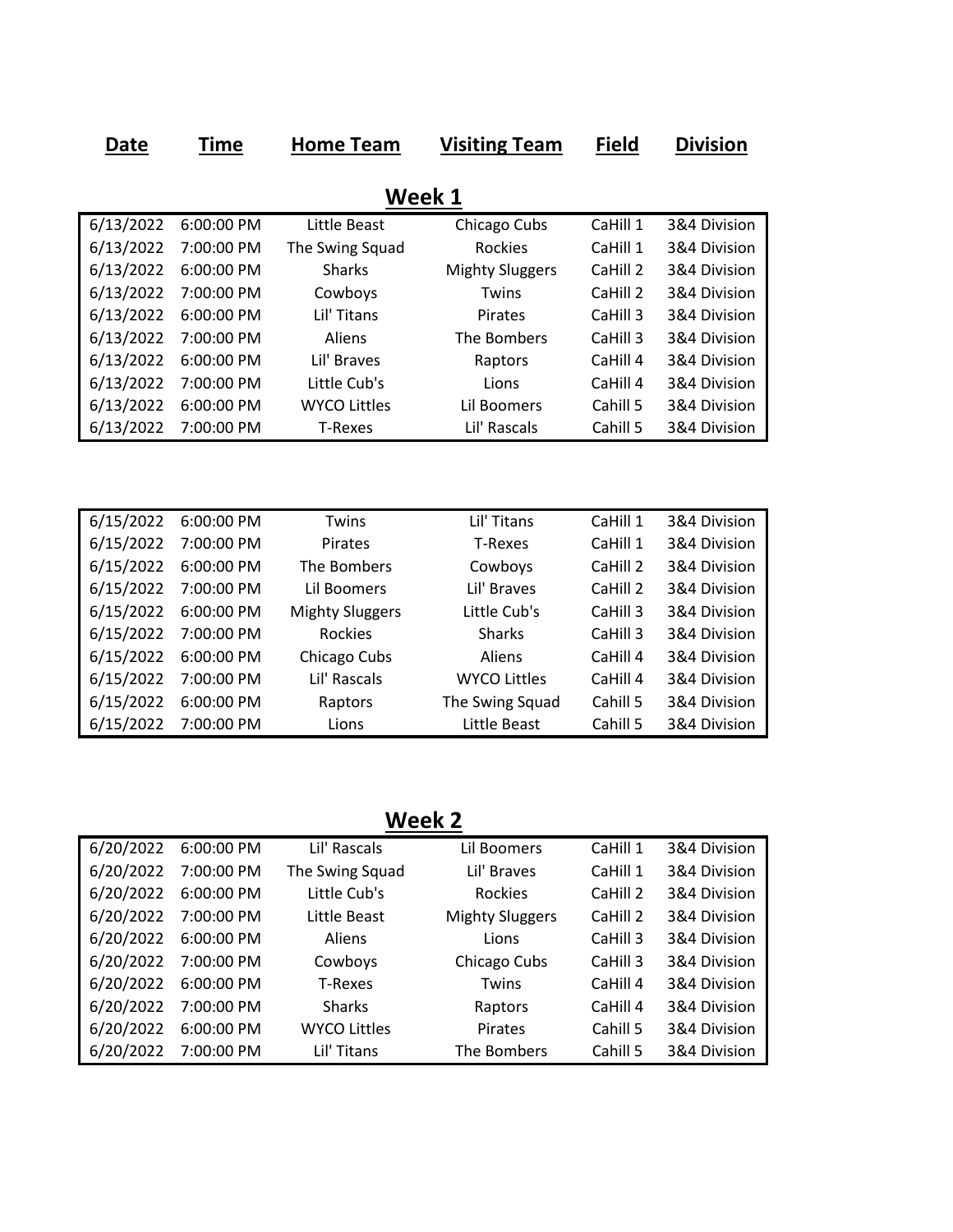| 6/22/2022 | 6:00:00 PM | The Bombers            | T-Rexes             | CaHill 1 | 3&4 Division |
|-----------|------------|------------------------|---------------------|----------|--------------|
| 6/22/2022 | 7:00:00 PM | <b>Mighty Sluggers</b> | Aliens              | CaHill 1 | 3&4 Division |
| 6/22/2022 | 6:00:00 PM | <b>Pirates</b>         | Lil' Rascals        | CaHill 2 | 3&4 Division |
| 6/22/2022 | 7:00:00 PM | Lil Boomers            | The Swing Squad     | CaHill 2 | 3&4 Division |
| 6/22/2022 | 6:00:00 PM | Lil' Braves            | <b>Sharks</b>       | CaHill 3 | 3&4 Division |
| 6/22/2022 | 7:00:00 PM | Twins                  | <b>WYCO Littles</b> | CaHill 3 | 3&4 Division |
| 6/22/2022 | 6:00:00 PM | <b>Rockies</b>         | Little Beast        | CaHill 4 | 3&4 Division |
| 6/22/2022 | 7:00:00 PM | Raptors                | Little Cub's        | CaHill 4 | 3&4 Division |
| 6/22/2022 | 6:00:00 PM | Lions                  | Cowboys             | Cahill 5 | 3&4 Division |
| 6/22/2022 | 7:00:00 PM | Chicago Cubs           | Lil' Titans         | Cahill 5 | 3&4 Division |

## **Week 3**

| 6/27/2022 | 6:00:00 PM | <b>WYCO Littles</b> | The Bombers            | CaHill 1 | 3&4 Division |
|-----------|------------|---------------------|------------------------|----------|--------------|
| 6/27/2022 | 7:00:00 PM | Cowboys             | <b>Mighty Sluggers</b> | CaHill 1 | 3&4 Division |
| 6/27/2022 | 6:00:00 PM | Lil' Titans         | Lions                  | CaHill 2 | 3&4 Division |
| 6/27/2022 | 7:00:00 PM | Lil' Rascals        | <b>Twins</b>           | CaHill 2 | 3&4 Division |
| 6/27/2022 | 6:00:00 PM | Little Beast        | Raptors                | CaHill 3 | 3&4 Division |
| 6/27/2022 | 7:00:00 PM | T-Rexes             | Chicago Cubs           | CaHill 3 | 3&4 Division |
| 6/27/2022 | 6:00:00 PM | <b>Sharks</b>       | The Swing Squad        | CaHill 4 | 3&4 Division |
| 6/27/2022 | 7:00:00 PM | <b>Pirates</b>      | Lil Boomers            | CaHill 4 | 3&4 Division |
| 6/27/2022 | 6:00:00 PM | <b>Aliens</b>       | Rockies                | Cahill 5 | 3&4 Division |
| 6/27/2022 | 7:00:00 PM | Little Cub's        | Lil' Braves            | Cahill 5 | 3&4 Division |

| 6/29/2022 | 6:00:00 PM | Rockies                | Cowboys             | CaHill 1 | 3&4 Division |
|-----------|------------|------------------------|---------------------|----------|--------------|
| 6/29/2022 | 7:00:00 PM | Chicago Cubs           | <b>WYCO Littles</b> | CaHill 1 | 3&4 Division |
| 6/29/2022 | 6:00:00 PM | The Swing Squad        | Little Cub's        | CaHill 2 | 3&4 Division |
| 6/29/2022 | 7:00:00 PM | Raptors                | Aliens              | CaHill 2 | 3&4 Division |
| 6/29/2022 | 6:00:00 PM | Lions                  | T-Rexes             | CaHill 3 | 3&4 Division |
| 6/29/2022 | 7:00:00 PM | Lil' Braves            | Little Beast        | CaHill 3 | 3&4 Division |
| 6/29/2022 | 6:00:00 PM | The Bombers            | Lil' Rascals        | CaHill 4 | 3&4 Division |
| 6/29/2022 | 7:00:00 PM | <b>Mighty Sluggers</b> | Lil' Titans         | CaHill 4 | 3&4 Division |
| 6/29/2022 | 6:00:00 PM | Twins                  | <b>Pirates</b>      | Cahill 5 | 3&4 Division |
| 6/29/2022 | 7:00:00 PM | Lil Boomers            | <b>Sharks</b>       | Cahill 5 | 3&4 Division |